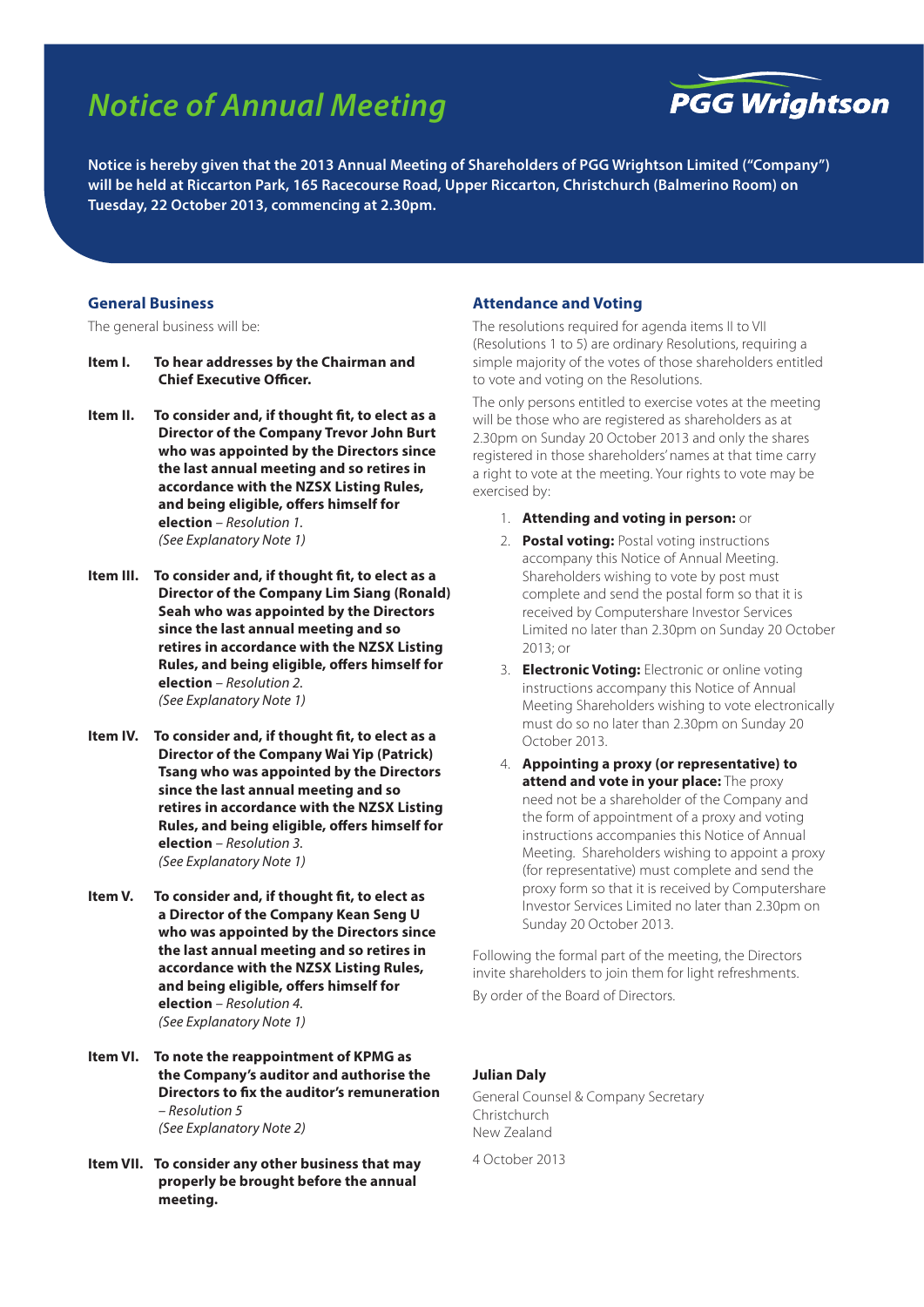# **EXPLANATORY NOTES**

## **1. Appointment of Directors**

#### **Sir John Anderson KBF**

Sir John is the current Chairman of PGG Wrightson Limited and was appointed on 1 March 2010. Sir John retires by rotation in accordance with the Company's Constitution, and will not be standing for re-election.

The Company's Directors wish to acknowledge SirJohn's contribution and service to the Company.

### **• Trevor John Burt** B.Sc

Trevor Burt is a current Director of PGG Wrightson Limited and was appointed by the Directors on 11 December 2012. Trevor was appointed since the last annual meeting and so retires in accordance with the NZSX Listing Rules, and being eligible, offers himself for election.

Trevor has had extensive international experience in the industrial gas industry, joining BOC Gases NZ in 1986 and retiring from the executive Board of Linde AG in 2007 (Linde AG acquired BOC in 2006). During his time with BOC, he served as Managing Director China, Managing Director North Asia and later President for North America. As an executive Board member for Linde AG his accountabilities included overall responsibility for Asia-Pacific operations.

In addition to chairing Ngai Tahu Holding Corporation and Lyttelton Port Company Ltd, Trevor is also a director on a number of other well-known New Zealand businesses including Silver Fern Farms, Landpower Holdings, Mainpower NZ, and a Commissioner on the Earthquake Commission.

He holds a Bachelor's degree in Science from Canterbury University, and has completed postgraduate studies in marketing and public relations.

Trevor John Burt is an associated person of substantial security holder Agria (Singapore) Pte Limited. The Board has determined that he does not qualify as an Independent Director as defined by the NZSX Listing Rules.

The Company's Directors recommend shareholders vote in favour of Trevor Burt's election.

## **Lim Siang (Ronald) Seah B.Soc.Sc (Honours in** Economics)

Ronald Seah is a current Director of PGG Wrightson Limited and was appointed by the Directors on 4 December 2012. Ronald was appointed since the last annual meeting and so retires in accordance with the NZSX Listing Rules, and being eligible, offers himself for election.

Ronald is a Singaporean with a background in banking and funds management. His fund management career spanned 26 years with the AIG group of companies in Singapore, serving as Chairman of AIG Global Investment Corporation (Singapore) Ltd until 2005. He is currently director of a number of listed Singaporean companies including Yanlord Land Group Ltd, for which he is also Chairman of the Audit Committee, Global Investments Ltd. and Telechoice International Ltd. He also sits on the Board of Invenio Holdings Pte Ltd (a subsidiary of Olam International).

Ronald holds a Bachelor of Social Science Degree with Honours in Economics from the University of Singapore.

The Board has determined that Ronald Seah qualifies as an Independent Director as defined by the NZSX Listing Rules.

The Company's Directors recommend shareholders vote in favour of Ronald Seah's election.

## **• Wai Yip (Patrick) Tsang** FCPA, FCCA, ACA, BA (Hons)

Patrick Tsang is a current Director of PGG Wrightson Limited and was appointed on 4 December 2012. Patrick was appointed by the Directors since the last annual meeting and so retires in accordance with the NZSX Listing Rules, and being eligible, offers himself for election.

Patrick is the Chief Financial Officer for Agria Corporation (the parent company of PGG Wrightson's largest shareholder Agria (Singapore) PTE Limited) and began his career with PricewaterhouseCoopers as an auditor. He has held finance roles in a number of companies listed on the main board of Hong Kong Stock Exchange, including China Resources Enterprises Limited and Tianjin Development Holdings Limited. Patrick is currently a director of China Pipe Group Limited, a Hong Kong listed company. He has over 20 years of experience in auditing, accounting, investor relations and corporate finance including initial public offerings, restructuring and merger and acquisition transactions.